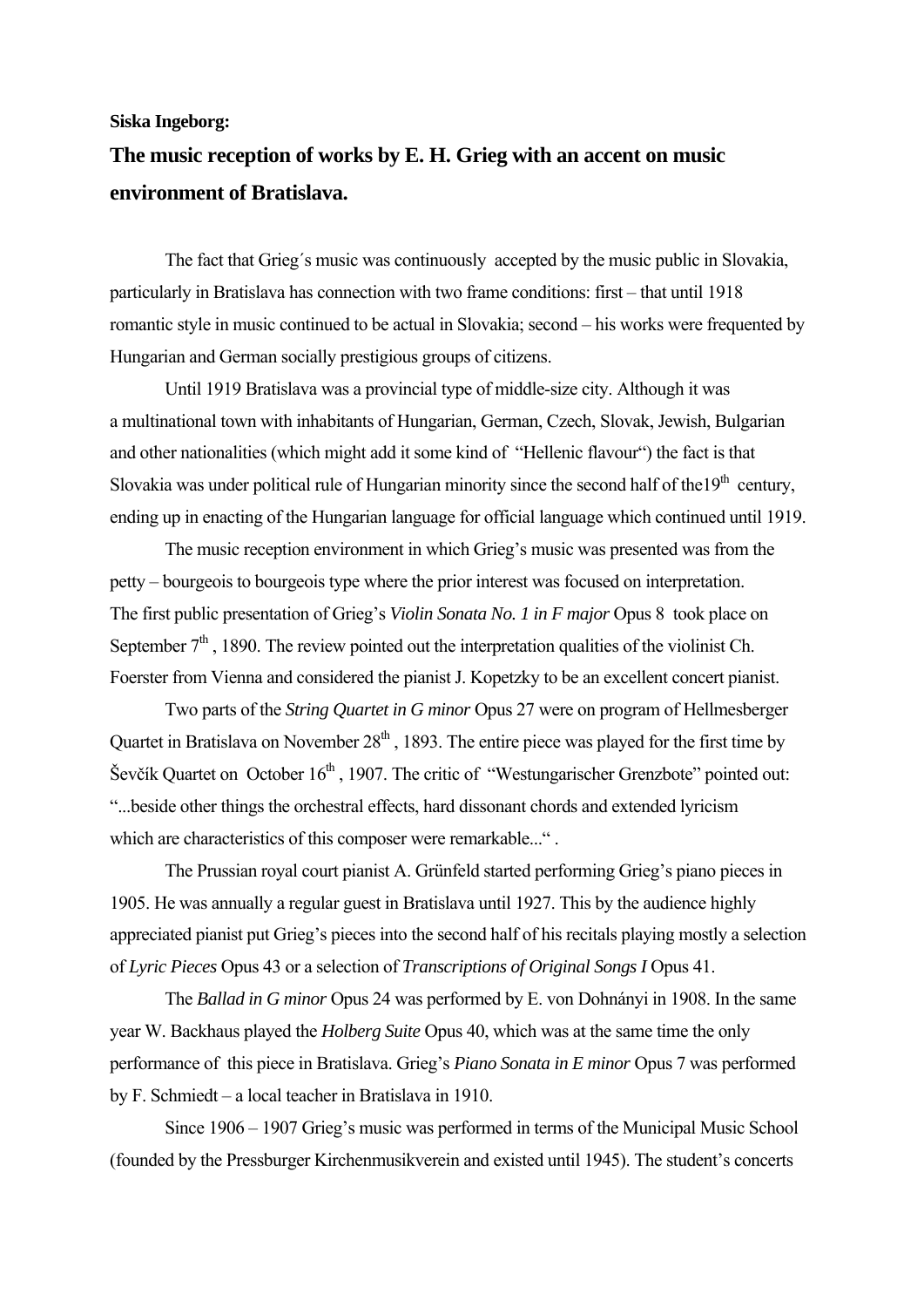were regularly announced in daily press; very popular were selections of songs and *Lyric Pieces*  Opus 43 and since 1926 the *Ballad in G minor* as well. The choice of demanding pieces had to do with the development of educational system. In 1941 the original Academy of Music and Drama was transformed to the State Conservatory which enabled Grieg's Music to penetrate into further reception area enriched by the interpretation of the *Piano Concerto in A minor* Opus 16.

The first performance of Grieg's songs was registered in 1904. The most frequented songs until 1955 were: *Solveig's Song* Opus 23 No. 19, *A Swan* Opus 25 No. 2, *I Love But Thee* Opus 5 No. 3, *On The Water* Opus 60 No. 3 and *Zur Rosenzeit (The Time of Roses)* Opus 48 No. 5. The first vocal recital in Bratislava (with soloist P. Schmedes) took place on October  $24<sup>th</sup>$ , 1890.This was also the only time when these songs were interpreted in Norwegian language in Slovakia.

The first concert where Grieg's orchestral piece – the *Peer Gynt Suite No. 2* Opus 55 was played, took place on December  $15<sup>th</sup>$ , 1900 in the interpretation of the royal military band together with the Pressburger Kirchenmusikverein Orchestra (founded in 1833 by St. Martin's Cathedral in Bratislava and abolished in 1950 for political reasons which influenced ideologically the culture policy in Slovakia.).

The artistic co-operation between Kirchenmusikverein and Singverein led to the presentation of No. 1 from *Album for Male Voices* Opus 30 in 1895 and *Land Sighting* Opus 31 in 1907, reviewed also in "Westungarischer Grenzbote". This artistic association was completed by the chorus "Liedertafel" which used to present Grieg's works since 1904 regularly until 1912. The Kirchenmusikverein presented also some other pieces: *Two Elegiac Melodies* Opus 34 were presented in 1920. *Ave Maris Stella* (work without Opus number) and the song *I But Love Thee* could be heard only once at an occasional concert. The *Piano Concerto* was conducted by Kosow in 1914 with the soloist Luise Apfelbeck whose excellent interpretation of the slow movement and the balance between recital and technique were appreciated.

The year 1919 means the constitution of Czechoslovak Republic and suitable conditions for general and cultural development in Slovakia. Bratislava became the capital of Slovakia. Pedagogues and musicians from Czech republic had significant position in raising the professional progress of culture. The first generation of Slovak professional musicians, pedagogues and editors was raised. At the same time the new goal in music culture was set – to prefer original Slovak and Czech compositions.

Besides the Kirchenmusikverein the Czechoslovak Radio Symphony Orchestra was founded which forecast new possibilities of music mediation.